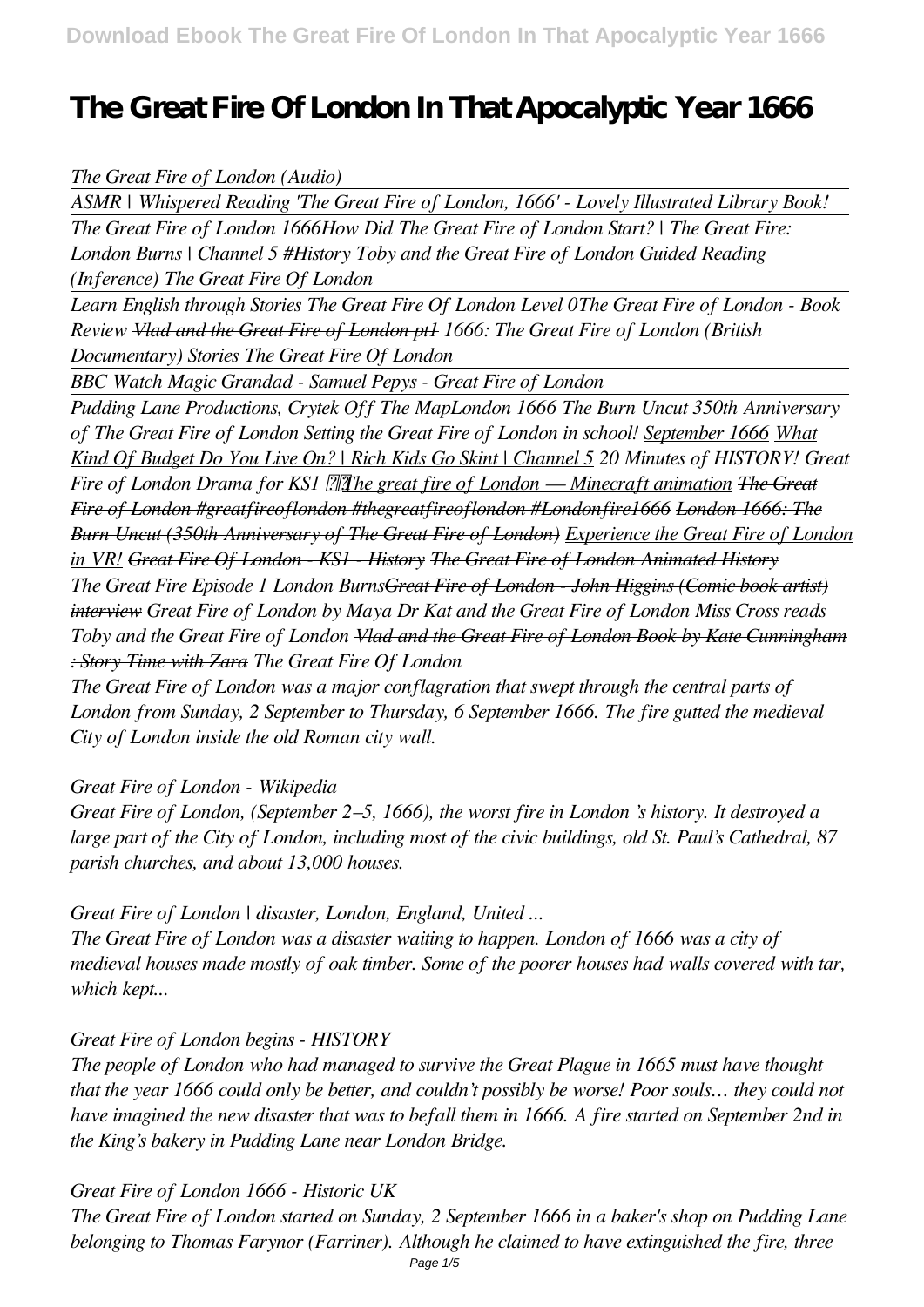*hours...*

## *The Great Fire of London | London Fire Brigade*

*Some believe that the Great Fire was an important key that spurred long-lasting improvements which made London the city it is today. The Great Fire had unfortunate timing, as the city was still recovering from the last outbreak of plague, which claimed over 15% of the city's population. To commemorate the Great Fire, a monument was built.*

## *11 Facts about The Great Fire of London - Facts*

*In 1665 and 1666, one city experienced two enormous tragedies: the Great Plague of London and the Great Fire of London. The plague killed roughly 15 to 20 percent of the city's population, while...*

*When London Faced a Pandemic—And a Devastating Fire - HISTORY In September 1666 the heart of England's capital, the City of London (now London's financial district), was devastated by fire. Everyone knows the Great Fire of London started in a baker's shop in...*

# *BBC - History - London's Burning: The Great Fire*

*The Great Fire of London was an inferno of such all-consuming proportions that it left 85 per cent of the capital's population homeless. Striking on 2 September 1666, it raged for nearly five days, during which time its destructive path exposed London's makeshift medieval vulnerability.*

# *10 Facts About the Great Fire of London – History Hit*

*A fascinating insight into what really happened on the night of Sunday 2nd of September 1666, the Great fire of London in which parts of the city burned for 3 days the fire started in a bakery in pudding lane with the loss of around 6 recorded deaths and thousands of homes burnt to the ground. Written by Zoe Boniface Plot Summary | Add Synopsis*

# *The Great Fire (TV Mini-Series 2014– ) - IMDb*

*From 2-6 September 1666, the Great Fire of London raged through the capital, destroying one third of the city and obliterating famous buildings including St. Paul's Cathedral, Guildhall and the Royal Exchange. The flames consumed 87 churches and 13,200 houses, leaving 100,000 Londoners homeless.*

# *How Did the Great Fire of London Start?*

*The fire reached its peak on 4 September 1666, spreading from the Temple in the west to near the Tower of London in the east. 4 September 1666, evening Gunpowder was used to blow up houses.*

# *The fire - The Great Fire of London*

*The Monument stands at the junction of Monument Street and Fish Street Hill in the City of London. It was built between 1671 and 1677 to commemorate the Great Fire of London and to celebrate the rebuilding of the City. Learn more about the history of the Monument and the Great Fire of 1666*

*The Monument to the Great Fire of London One of the most famous disasters in London's history, the Great Fire of 1666 devastated the heart*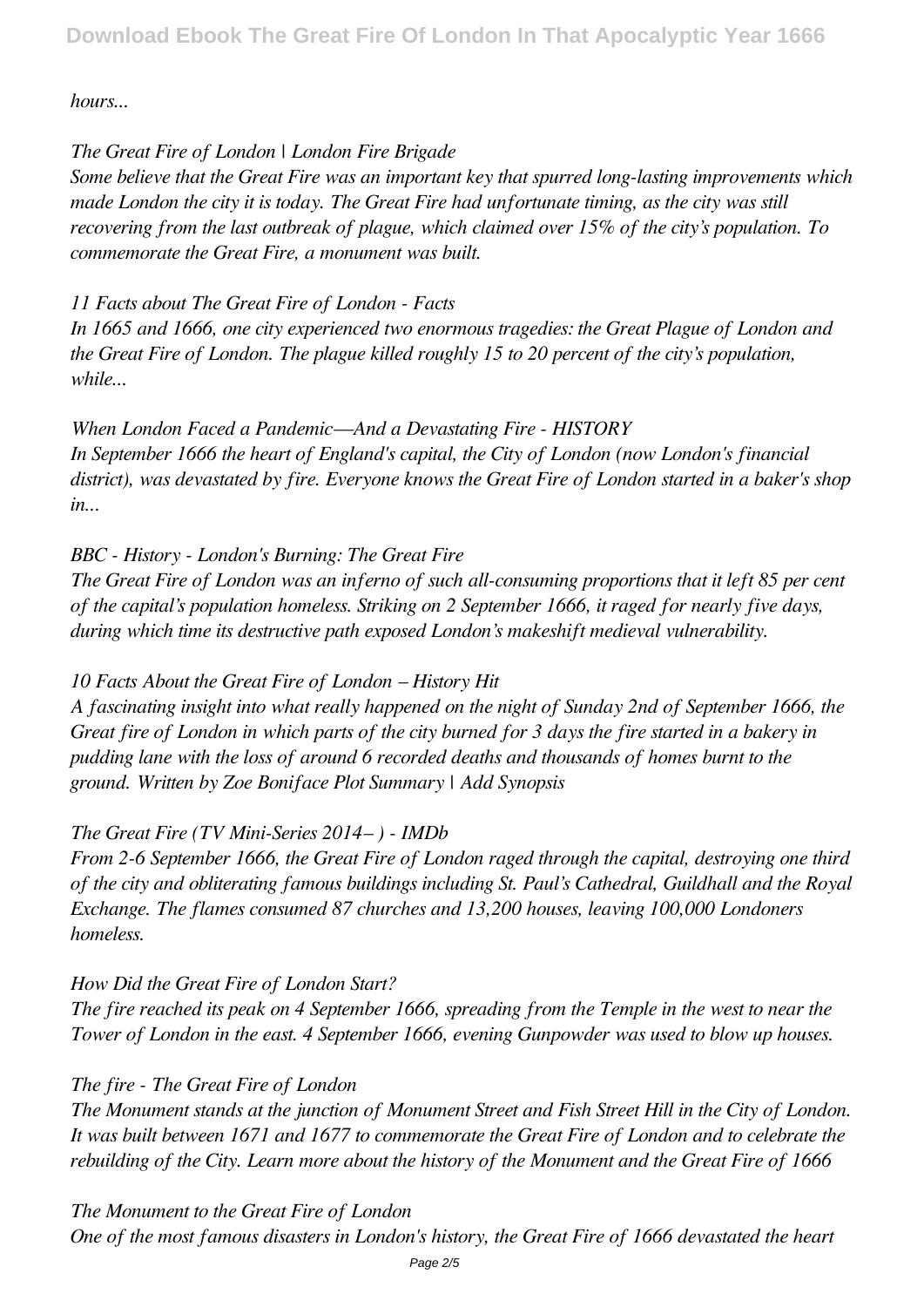*of England's capital, destroying more than 13,000 houses and badly damaging landmarks including St Paul's Cathedral and the Royal Exchange. But how much do you really know about the blaze? We bring you the facts... September 2, 2019 at 10:00 am*

*The Great Fire of London 1666 – 10 Surprising Facts ... Documentary which examines the great fire of London in 1666. All cuts and edits made because of copyright infringment of music.*

*1666: The Great Fire of London (British Documentary) - YouTube The Great Fire of London burned for four days, and th... On September 2nd, 1666, a tiny spark in a bakery oven ignited the worst fire that London has ever seen.*

*The Great Fire of London 1666 - YouTube*

*They presented the city with a plague which officially stated that Thomas Farynor was solely responsible for the Great Fire of London in 1666. After over three hundred years, it was a fitting end to the misled debate—the fire began with a baker, and so it also ended.*

*The Great Fire of London - English History The Great Fire of London raged for four days in 1666, making over 70,000 of the city's 80,000 inhabitants homeless.*

*The Great Fire of London (Audio)* 

*ASMR | Whispered Reading 'The Great Fire of London, 1666' - Lovely Illustrated Library Book! The Great Fire of London 1666How Did The Great Fire of London Start? | The Great Fire: London Burns | Channel 5 #History Toby and the Great Fire of London Guided Reading (Inference) The Great Fire Of London*

*Learn English through Stories The Great Fire Of London Level 0The Great Fire of London - Book Review Vlad and the Great Fire of London pt1 1666: The Great Fire of London (British Documentary) Stories The Great Fire Of London*

*BBC Watch Magic Grandad - Samuel Pepys - Great Fire of London*

*Pudding Lane Productions, Crytek Off The MapLondon 1666 The Burn Uncut 350th Anniversary of The Great Fire of London Setting the Great Fire of London in school! September 1666 What Kind Of Budget Do You Live On? | Rich Kids Go Skint | Channel 5 20 Minutes of HISTORY! Great Fire of London Drama for KS1 The great fire of London — Minecraft animation The Great Fire of London #greatfireoflondon #thegreatfireoflondon #Londonfire1666 London 1666: The Burn Uncut (350th Anniversary of The Great Fire of London) Experience the Great Fire of London in VR! Great Fire Of London - KS1 - History The Great Fire of London Animated History*

*The Great Fire Episode 1 London BurnsGreat Fire of London - John Higgins (Comic book artist) interview Great Fire of London by Maya Dr Kat and the Great Fire of London Miss Cross reads Toby and the Great Fire of London Vlad and the Great Fire of London Book by Kate Cunningham : Story Time with Zara The Great Fire Of London*

*The Great Fire of London was a major conflagration that swept through the central parts of London from Sunday, 2 September to Thursday, 6 September 1666. The fire gutted the medieval City of London inside the old Roman city wall.*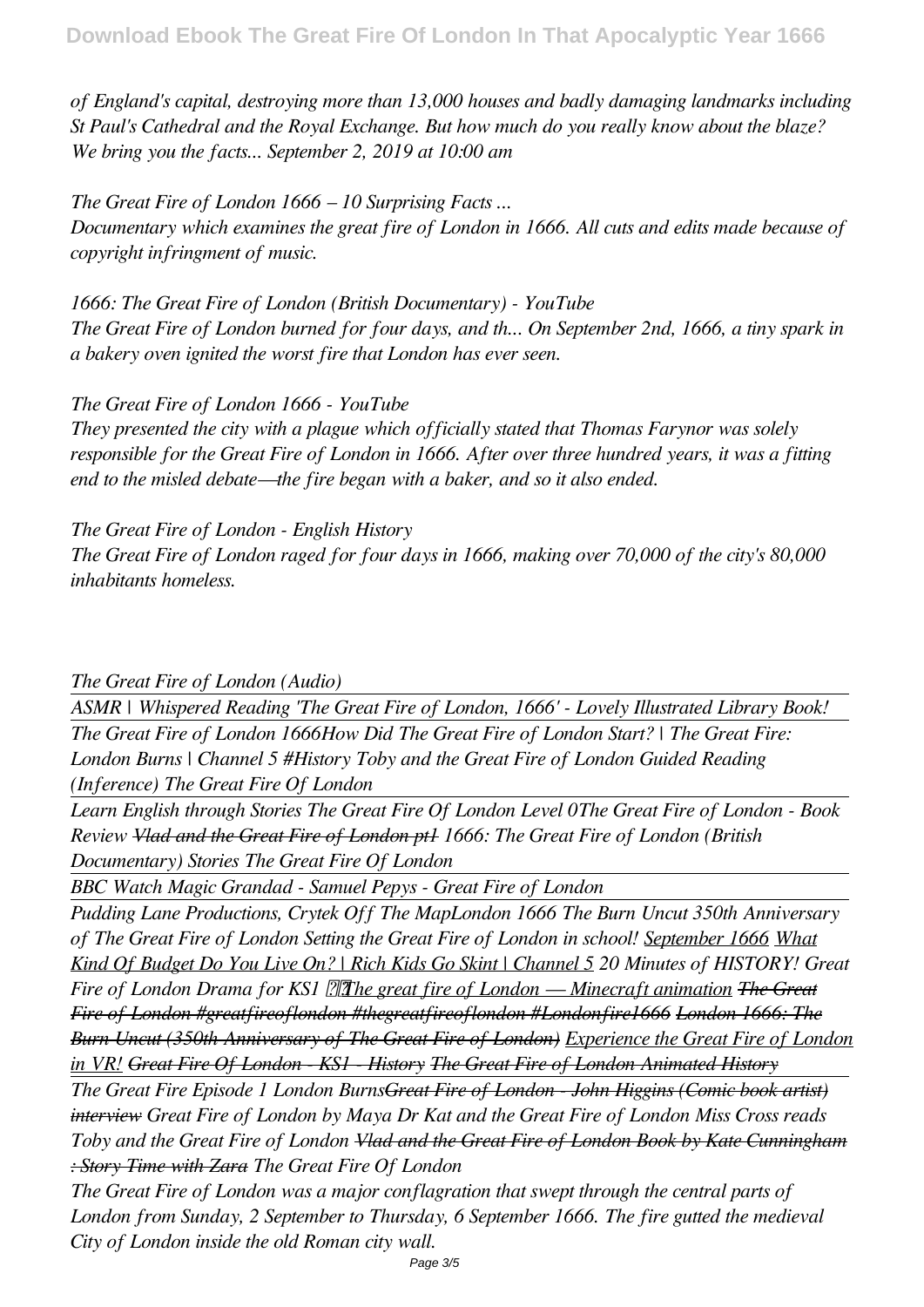## *Great Fire of London - Wikipedia*

*Great Fire of London, (September 2–5, 1666), the worst fire in London 's history. It destroyed a large part of the City of London, including most of the civic buildings, old St. Paul's Cathedral, 87 parish churches, and about 13,000 houses.*

*Great Fire of London | disaster, London, England, United ... The Great Fire of London was a disaster waiting to happen. London of 1666 was a city of medieval houses made mostly of oak timber. Some of the poorer houses had walls covered with tar, which kept...*

#### *Great Fire of London begins - HISTORY*

*The people of London who had managed to survive the Great Plague in 1665 must have thought that the year 1666 could only be better, and couldn't possibly be worse! Poor souls… they could not have imagined the new disaster that was to befall them in 1666. A fire started on September 2nd in the King's bakery in Pudding Lane near London Bridge.*

#### *Great Fire of London 1666 - Historic UK*

*The Great Fire of London started on Sunday, 2 September 1666 in a baker's shop on Pudding Lane belonging to Thomas Farynor (Farriner). Although he claimed to have extinguished the fire, three hours...*

#### *The Great Fire of London | London Fire Brigade*

*Some believe that the Great Fire was an important key that spurred long-lasting improvements which made London the city it is today. The Great Fire had unfortunate timing, as the city was still recovering from the last outbreak of plague, which claimed over 15% of the city's population. To commemorate the Great Fire, a monument was built.*

#### *11 Facts about The Great Fire of London - Facts*

*In 1665 and 1666, one city experienced two enormous tragedies: the Great Plague of London and the Great Fire of London. The plague killed roughly 15 to 20 percent of the city's population, while...*

*When London Faced a Pandemic—And a Devastating Fire - HISTORY In September 1666 the heart of England's capital, the City of London (now London's financial district), was devastated by fire. Everyone knows the Great Fire of London started in a baker's shop in...*

#### *BBC - History - London's Burning: The Great Fire*

*The Great Fire of London was an inferno of such all-consuming proportions that it left 85 per cent of the capital's population homeless. Striking on 2 September 1666, it raged for nearly five days, during which time its destructive path exposed London's makeshift medieval vulnerability.*

#### *10 Facts About the Great Fire of London – History Hit*

*A fascinating insight into what really happened on the night of Sunday 2nd of September 1666, the Great fire of London in which parts of the city burned for 3 days the fire started in a bakery in*